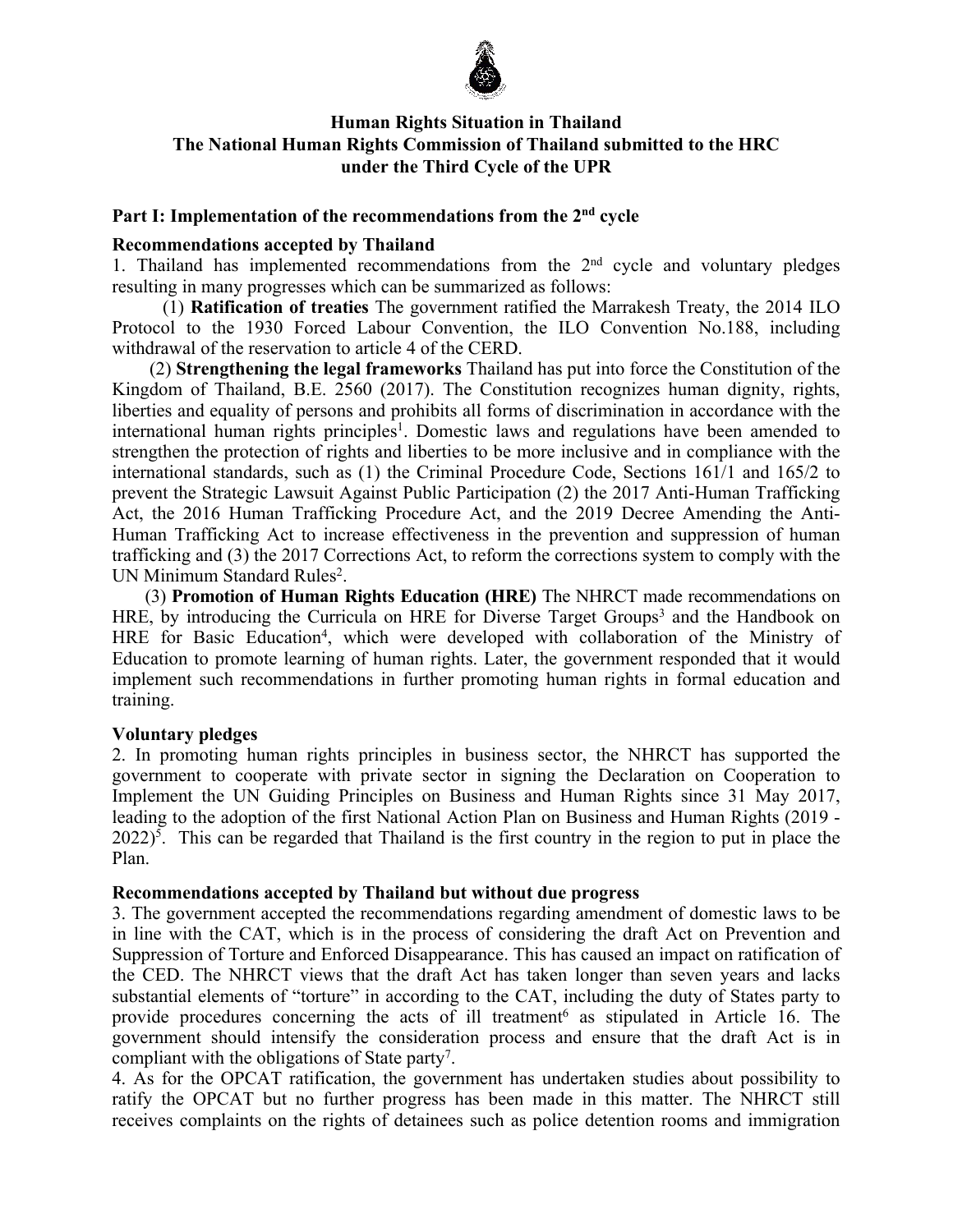detention centres. Therefore, the governmen<sup>t</sup> should speed up its consideration to ratify the OPCAT.

## **Recommendations not accepted by Thailand but has progress in implementation**

5. The NHRCT appreciates the fact that the government is considering to withdraw its reservation to Article 22 of the CRC, and views that the governmen<sup>t</sup> is ready to do so since improvements have been made to laws and policies on the protection for children or persons in refugee status<sup>8</sup>. The governmen<sup>t</sup> should withdraw such reservation, which should yield positive results in the protection of the rights of child refugees in compliance with the CRC.

## **Strengthening the national human rights institution**

6. Thailand has solved concerns of the Sub-Committee on Accreditation (SCA) regarding the process of selection and appointment of the NHRCT, which may lack broad participation and immunity for the NHRCT in carrying out its duties. Such concerns have been solved with the current Constitution and the 2017 Organic Act on the National Human Rights Commission. However, the SCA has concerns regarding the NHRCT mandates under Section 247(4) of the Constitution and Section 26(4) of the Organic Act. The provisions state that the NHRCT has to clarify and repor<sup>t</sup> without delay the true facts in the case that incorrect or unfair repor<sup>t</sup> on the situations regarding human rights in Thailand. The SCA'<sup>s</sup> concern is that such provisions may undermine the NHRCT'<sup>s</sup> actual or perceived independence. The SCA views that the NHRCT should have clear mandate in mediation, which will help the NHRCT in providing assistance to the victims of human rights violations.

## **7. Recommendations**

(1) Section 247(4) of the Constitution and Section 26(4) of the Organic Act should be removed since the law have already stipulated the mandate of the NHRCT to produce annual reports. This will address the concerns and preven<sup>t</sup> any misunderstanding about the NHRCT'<sup>s</sup> independence.

(2) The law should prescribe the NHRCT with conciliation to assist the victims of human rights violations by ending the conflict and duly providing them with remedies 9 .

# **Part II: Human rights situation**

# **The COVID-19 and its impacts**

8. During the COVID-19 pandemic, the governmen<sup>t</sup> declared <sup>a</sup> state of emergency to pu<sup>t</sup> in place the measures to control the spread of the disease. Some measures limit rights and freedoms of people in various circumstances. Generally, it is found that the measures had been undertaken as necessary, proportionate with the severity of the situation, and efficient in controlling the spread of the disease.

9. However, the new wave of pandemic found among migrant workers illegally crossing the borders and in illegal gambling establishments. This reflected the lack of strict law enforcement, which is partly due to the corruption. Corruption has severely affected people'<sup>s</sup> rights and freedoms during the pandemic.

10. As for providing assistance and compensation for the people affected by the COVID-19 prevention and control measures, it is found that the governmen<sup>t</sup> has pu<sup>t</sup> in place various measures, especially financial ones, to assist and compensate the affected people. However, the NHRCT views that there are certain affected groups who could not ge<sup>t</sup> access to the assistance, especially those using online platform, such as the poor, older persons and people with disabilities. Also, children have been deprived of their right to go to school, by having to stay at home and attend online classes instead. This affects children in rural areas, without needed equipment nor sufficient means. The unemployment problem including the lack of or lower income for people as <sup>a</sup> result of the declining economy will be <sup>a</sup> long-term problem which the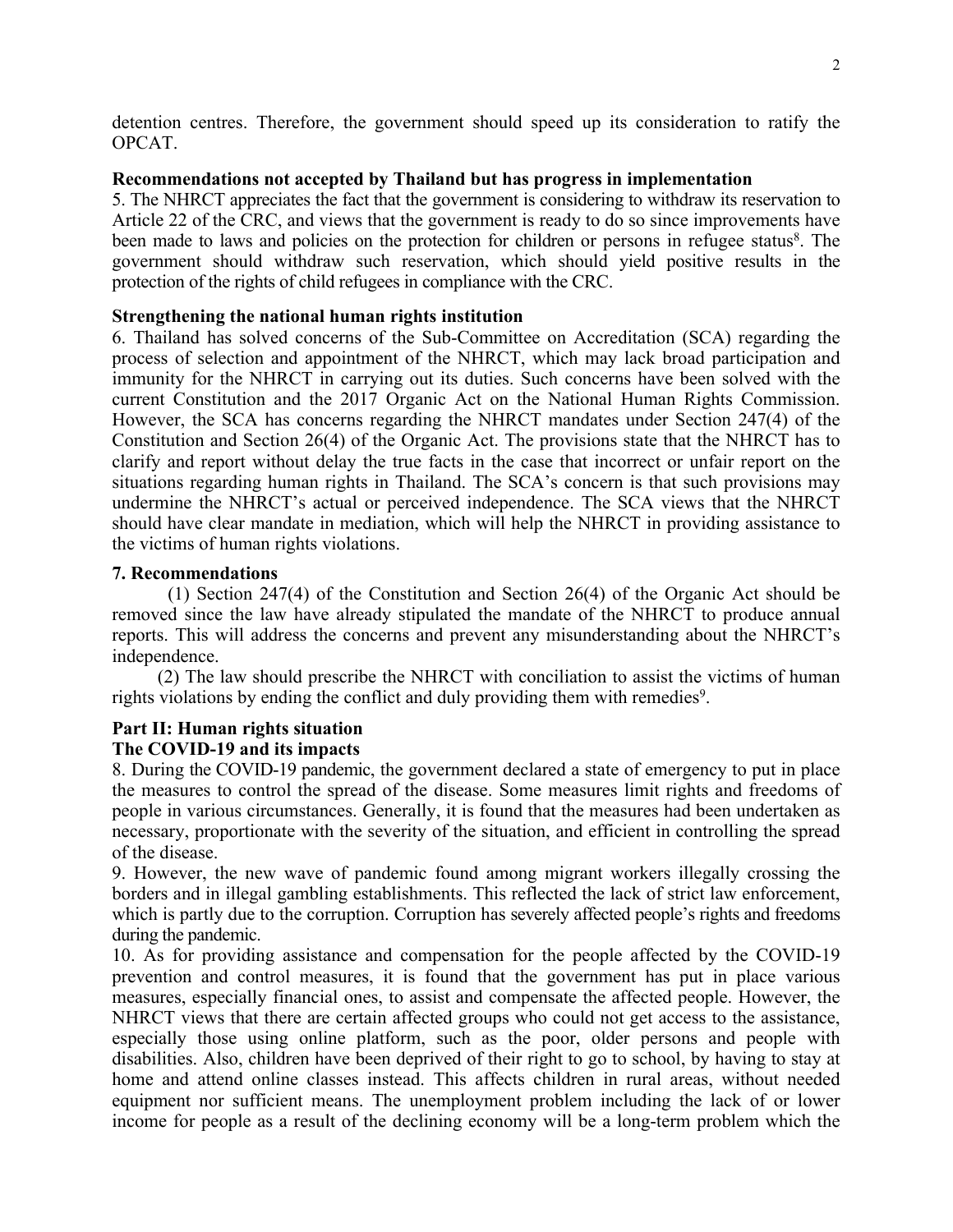governmen<sup>t</sup> has to tackle through good responsive measures, so that people can enjoy <sup>a</sup> good standard of living.

## **11. Recommendations**

(1) The governmen<sup>t</sup> should set measures that are more inclusive, considering limitations in getting access to the assistance packages for all, determining on proper channels to provide such assistance to all people and facilitating to access and enjoy their rights.

(2) In implementing measures to tackle economic problems in the long term, the governmen<sup>t</sup> should provide assistance to the people with extreme difficulties to enable them to ge<sup>t</sup> back on their feet in becoming self-reliant.

(3) The governmen<sup>t</sup> should enforce the laws in tackling the problems of illegal importation of migrant workers and gambling establishments. In any case where there are governmen<sup>t</sup> officers involved, strict punishments must be imposed, and the governmen<sup>t</sup> should embark on the elimination of corruption.

### **Political demonstrations**

12. Since 2020, there have been continuous political demonstrations, started by students and young people, demanding reforms in many issues such as education, violence in schools and gender equality. At the first stage, the demonstrations occurred within educational institutions and later, they widely expanded to organize protests in public places. The three main demands are: the resignation of the Prime Minister, drafting <sup>a</sup> new constitution, and reform of the monarchy. Their third demand has caused deeply divided opinion among the public. There have been gatherings of people who strongly oppose the ideas of the protesters. Both sides have used social media platforms for their campaigns, defaming others and publicizing fake news on several occasions. There have been incidents where opposing groups assembled at nearby places and almost at the same time, resulting in confrontations, including verbal incitation as well as physical intimidation and assault against each other side. There have also been clashes between the protesters and police officers. Recently, it is reported that weapons were used against police officers, resulting in injuries on both sides but no death. A number of core leaders and protest goers were charged and arrested as offenders on various charges and occasions.

After the new wave of pandemic, there have been less frequent protests in public places, due to the disease and prohibition under the state of emergency, laying down measures for controlling the spread of the disease. The NHRCT has monitored the situation and submitted letters to relevant authorities<sup>10</sup>, expressing its concerns and providing recommendations to promote and protect human rights in the situation. It has also issued statements and news releases to raise awareness of all parties on the respect for human rights<sup>11</sup>. The NHRCT is currently in the process of preparing its investigation report.

13. Impacts on the rights and freedoms in the political demonstrations

(1) **Exercise of the rights and freedoms in the public assembly and the state administration** Overall, the protesters were able to exercise their rights and freedoms. The governmen<sup>t</sup> did not obstruct the peaceful assembly and arranged officers to facilitate their demonstrations. The organizers were allowed to organize the protests, despite their failure to inform the authorities beforehand, according to the  $law<sup>12</sup>$ , and even though regulations had been imposed during the pandemic under the 2005 Emergency Decree<sup>13</sup>. However, the NHRCT is concerned about the state administration of assembly, from its monitoring of demonstrations. In certain situation, measures were used by officers to disperse the protest deemed not proportionate to the situation<sup>14</sup>. Besides, in enforcing the relevant laws through arrest and detention of persons in political protests, it is imperative to consider the principle of legality<sup>15</sup>, especially in arresting persons who are children and youth. The public should be informed of the measures in maintaining law and order during any assembly.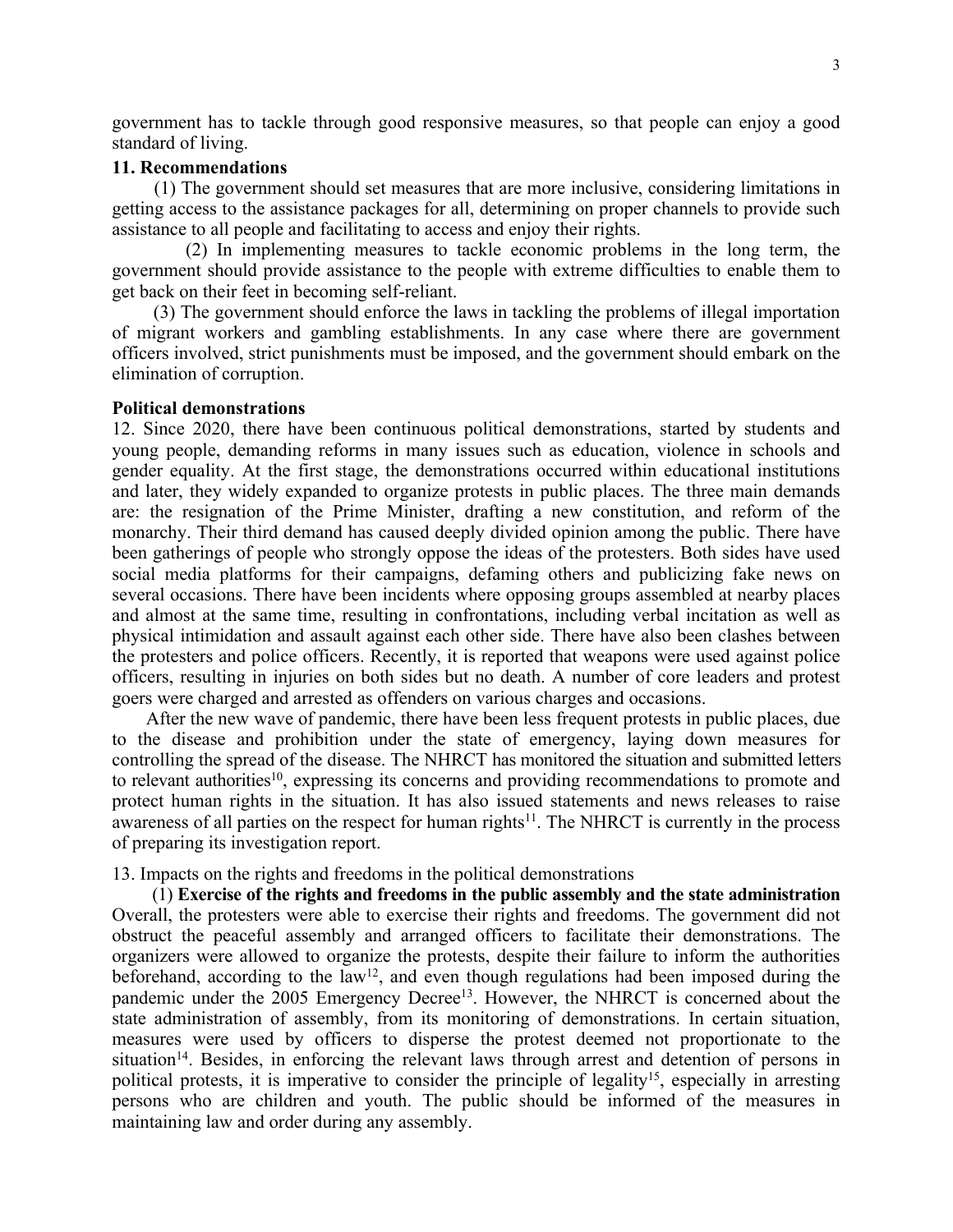At the same time, protesters should be aware not to excessively violate the rights of other people while enjoying their rights and freedoms, e.g. blocking of traffic during rush hours or organizing protests in central economic areas. It is found that speeches were frequently made to accuse public persons without concrete evidence, to devalue and defame other persons, as well as other treatment and use of words considered as hate speech which causes hatred that may lead to confrontation with the other side.

(2) **Use of social media** The fact that both the protesters demanding reforms and the other side with different views use online platforms extensively can be regarded that there exists an easily accessible space where people can exercise their right to freedom of expression quite freely. However, in using social media to publicize fake news, accuse, defame or insult other people without concrete evidence, or use of words which causes hatred can have impact on other people'<sup>s</sup> rights and freedoms and may lead to confrontation with the other side.

The NHRCT is concerned about the law enforcement against online media users, e.g. the 2017 Computer Crimes Act and its amendment. The governmen<sup>t</sup> should implement such measures with extreme caution, so not to over-enforce it to the extent of intruding into people'<sup>s</sup> right to privacy, or limiting their rights to express their opinion freely or their liberty in getting access to information from any source broadly on the grounds of national security, law and order, and public moral. Besides, the governmen<sup>t</sup> officers concerned must consider the principle of legality in enforcing the laws in <sup>a</sup> just manner without any discrimination, especially in arresting or detaining the persons accused of committing crimes including the public access to information. It is also important that the governmen<sup>t</sup> has to ensure safety for journalists.

#### 14. **Recommendations**

(1) The governmen<sup>t</sup> should raise awareness of the people on the exercise of their rights to freedom of expression and peaceful assembly while respecting the rights of other people including refraining from the use of stigmatized, discriminatory and hate speeches.

(2) The governmen<sup>t</sup> should presen<sup>t</sup> information to the public promptly to counter fake news rather than arresting persons, some of whom were charged with heavy punishment. The NHRCT views that in the world of online communication, imposing strict law enforcement measures may have limitations, in which its objective may not be met, and may cause chilling effects among the people in exercising their rights and freedoms.

(3) In general, the officers have been accepted for their tolerance in maintaining law and order during the protests. However, the use of strict measures to disperse the protests, even if by following the steps as stipulated by the law, can cause widespread consequences, especially impacts on demonstrations with <sup>a</sup> large number of people including children and women. Therefore, the imposition of harsh measures should be avoided as much as possible.

## **The right in the administration of justice: the case of justice fund**

15. The governmen<sup>t</sup> has given an opportunity to people with poverty and those facing injustice by providing them the financial source to help the victims in criminal cases under the 2001 Damages for Injured Person and Compensations and Expenses for the Accused in the Criminal Case Act and its amendment related to reimbursements for trial expenditures, reques<sup>t</sup> for temporary release of <sup>a</sup> defendant, and assistance of victims affected by human rights violations. However, the NHRCT found that people still face difficulties in getting access to the fund which is partly due to the fund management. The Sub-Committee has used its discretion in judging whether the reques<sup>t</sup> can be admitted by strictly adhering to the criteria laid down under its 2016 Regulations. For example, the Sub-Committee will consider bail approval of the defendant for temporary release by presuming whether such person has committed <sup>a</sup> crime or assessing whether the person will escape. In considering to gran<sup>t</sup> assistance from the fund, the Sub-Committee has to consider whether the crime is of the nature that undermines public order or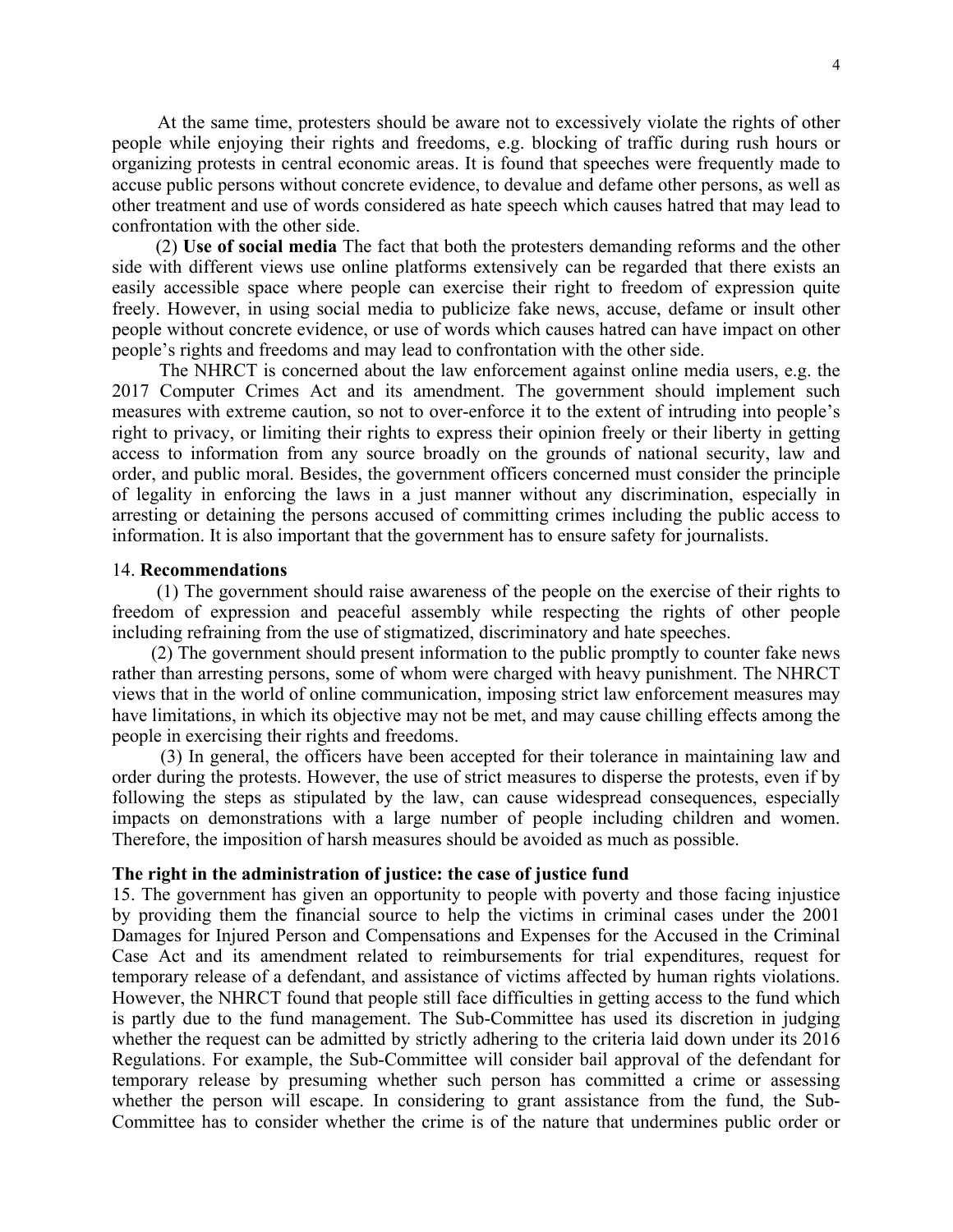moral, or that the defendant must not be the person with ongoing dispute with the government. Also, the composition of the Sub-Committee is mainly composed of governmen<sup>t</sup> representatives. The problems do not correspond with the principles and objectives of the fund with the aim to reduce inequality in the justice process and to guarantee people'<sup>s</sup> right to defend themselves in according to the principle on presumption of innocence, not under the concep<sup>t</sup> of providing state assistance or welfare.

16. **Recommendation** The governmen<sup>t</sup> should amend the 2016 Regulations of the Justice Fund Committee which obstructs the people or defendants in criminal cases from fairly getting access to the fund in accordance with the fund principles.

## **Situation in the Southern Border Provinces**

17. From 2016 till present, violent incidents in the southern border provinces have been on <sup>a</sup> decline<sup>16</sup>. The government has still enforced the security laws to solve the unrest in some areas. The NHRCT is of the view that the governmen<sup>t</sup> has pu<sup>t</sup> efforts in lifting the enforcement of security laws in areas where the unrest situation has improved. Additionally, the measures to preven<sup>t</sup> the violation the rights of detained persons have been introduced including the CCTV installation, the physical examination by medical doctors and regular human rights training courses for officers. Nevertheless, the NHRCT has received complaints regarding alleged torture against the suspects on the charges related to national security and DNA samples collection without explanation. The compensation for victims mainly focuses on financial assistance. The NHRCT views that the governmen<sup>t</sup> should consider other remedies to the victims of human rights violation, which include enabling them to return to their lives in normalcy, long-term assistance to family who lost bread feeder and psychological treatments.

**18. Recommendation** The governmen<sup>t</sup> should enforce the security laws to solve the unrest problem as deemed necessary and within <sup>a</sup> limited time. Any measures must be cautiously introduced in case they may affect people'<sup>s</sup> rights with respec<sup>t</sup> of the rule of law and the principle of non-discrimination such as the collection of DNA samples. The governmen<sup>t</sup> should organize regular trainings on human rights for officers at all levels. Apart from financial compensation, other remedial measures should be pu<sup>t</sup> in place by considering the General Comment No.3 of the Committee Against Torture.

------------------------------

### **Endnotes**

<sup>&</sup>lt;sup>1</sup> Sections 4 and 27 of the Constitution of the Kingdom of Thailand, B.E. 2560 (2017).

<sup>2</sup> UN Standard Minimum Rules for the Treatment of Prisoners (Nelson Mandela Rules) and UN Rules for the Treatment of Women Prisoners and Non-custodial Measures for Women Offenders (Bangkok Rules).